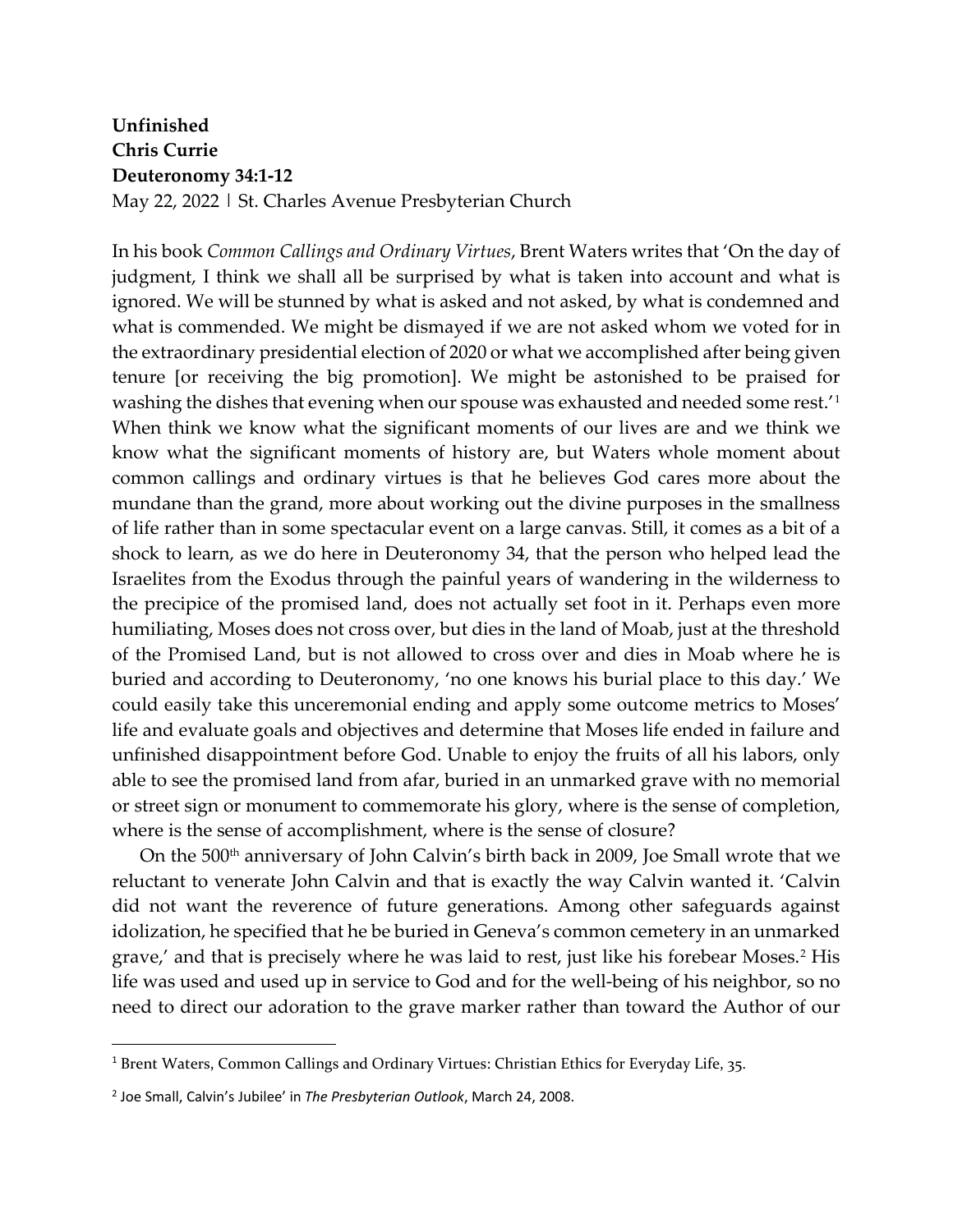life and faith. Not unlike the prayer written by Father Untener bishop of Saginaw, Michigan, that has been put to use to commemorate the life of slain archbishop Oscar Romero. It begins by reminding us that 'we accomplish in our lifetime only a tiny fraction of the magnificent enterprise that is God's work. Nothing we do is complete, which is a way of saying that the Kingdom always lies beyond us. No statement says all that could be said. No prayer fully expresses our faith. No confession brings perfection. No pastoral visit brings wholeness. No program accomplishes the church's mission. No set of goals and objectives includes everything. This is what we are about. We plant the seeds that one day will grow. We water seeds already planted, knowing that they hold future promise. We lay foundations that will need further development. We provide yeast that produces far beyond our capabilities. We cannot do everything, and there is a sense of liberation in realizing that. This enables us to do something, and to do it very well. It may be incomplete, but it is a beginning, a step along the way, an opportunity for the Lord's grace to enter and do the rest. We may never see the end results, but that is the difference between master builder and the worker. We are workers, not master builders; ministers, not messiahs. We are prophets of a future not our own.'

I know that prayer was written upon the death of Bishop Romero in his memory, but it could also serve as an epitaph at Moses' burial site if we knew where it was. Even, as Deuteronomy tells us, never has there arisen a prophet in Israel like Moses, whom the Lord knew face to face,' Moses' life does not end fully fulfilled in the Promises Land, but in a place where he may never get to see the end results.

If you have ever had the opportunity to walk in the mystic darkness of Notre Dame cathedral in Paris or York Minster or Chartres or Cologne or Durham or Salisbury, you are standing in the majesty of a structure that took, in some cases 2-3 hundred years to complete. These majestic cathedrals were not just one person or generation's life's work, but generation after generation, decade after decade, century after century. Imagine being a stonemason for the crypt or some corner edifice and knowing, even if you started as an apprentice at the age of 12 and lived three times the life expectancy of the average person in the middle ages, there was absolutely no chance you would ever see the cathedral completed in your lifetime and most likely not your grandchildren's lifetime either. In the midst of the pandemic in 2020, the Sagrada Familia, the famously unfinished cathedral designed by architect, Antoni Guadi, announced another delay but also a final completion date set for 2026, the 100<sup>th</sup> anniversary of Gaudi's death. The cathedral was begun more than 130 years ago. In a piece in Time magazine from July 2020 announcing the new completion date, the author warned that making the deadline will only happen if 'technical complications, theological doubts, and several blocks' worth of outraged residents' are overcome.[3](#page-1-0) I don't know exactly what the theological doubts are, but I kind

<span id="page-1-0"></span><sup>3</sup> Lisa Abend, *Time Magazine* (July 8, 2020), International Issue.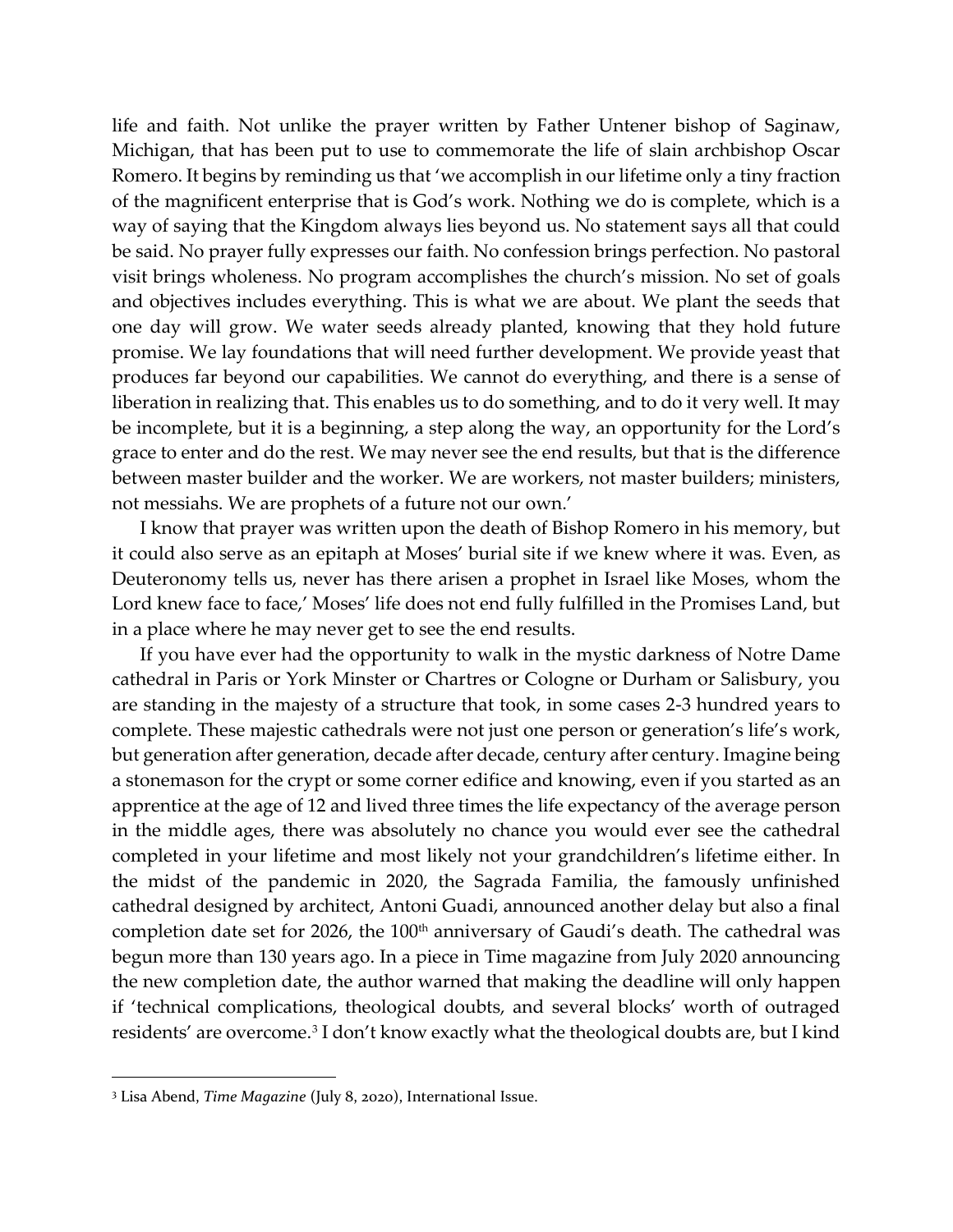of hope they never fully complete the cathedral. I think that would be a more profound theological statement that bringing the project to completion. None of us are fully finished, even edifices that have been undergoing construction for the last 130 years, and being a disciple of Jesus Christ does not mean we should only be planting seeds that we ourselves will get to enjoy and see bear fruit. That is what can make life in Christian community frustrating at times…our organizational charts look more like a London Subway map than like a orderly procession. Our anticipated outcomes are very difficult to assess and are lifelong projects not things that can be measured in a span of a month or even a year. We don't send home report cards…for our young people or our older people. And the ways we define success are go completely against the grain of a world lives moment to moment on immediate gratification and a neuron stimulation from a post on Twitter. To see ourselves as unfinished and incomplete are not things we should be embarrassed by but rather badges of honor. Perhaps most famously, Mark's gospel ends in chapter 16 not with beautiful denouement and tying up of loose ends, but rather it ends with an announcement of the resurrection and a bunch of fearful and uncertain disciples unsure what is going to happen next. Mark's first ending concludes with this cliffhanger: 'so they went out and fled from the tomb, for terror and amazement had seized them; and they said nothing to anyone, for they were afraid.' That sounds about right. A community of unfinished disciples making their way forward, waiting to see where God will lead, clinging to one another for dear life, and realizing that they are incomplete and unfinished products with a lot of work left to do and miles to go before they sleep.

Many years ago the Scottish theologian Alan Lewis began a book on the 'theology of Holy Saturday' which would be published after his death in 2001. The work was begun nearly two decades before and while his study of suffering death was underway, he himself was diagnosed with cancer and continued to write in fits and starts and continue working on his book. Though he wanted to live long enough to complete the book and see it into print, he died before seeing the work in print. In the foreword to the book written by his wife and son, they write that until his death, Alan Lewis 'continued to work on and revise the text until shortly before his death,' and that 'he considered the book to be his life's work,' even if he himself never saw his life's work fully finished, fully complete.[4](#page-2-0) One of the most striking and overwhelming facades to a cathedral is Wells cathedral in southwest England not far from Bath and Bristol. The western face of Wells cathedral is a beautiful stone façade of holy figures, saints, and spiritual leaders in the life of Christianity and it is really magnificent to look at even in its imposing and austere grayish brown stone rising high above everyone and everything. What is interesting is that archaeological and historical study of Wells Cathedral and many other cathedrals

<span id="page-2-0"></span><sup>4</sup> Alan Lewis, *Between Cross & Resurrection: A Theology of Holy Saturday*, Preface, xii.